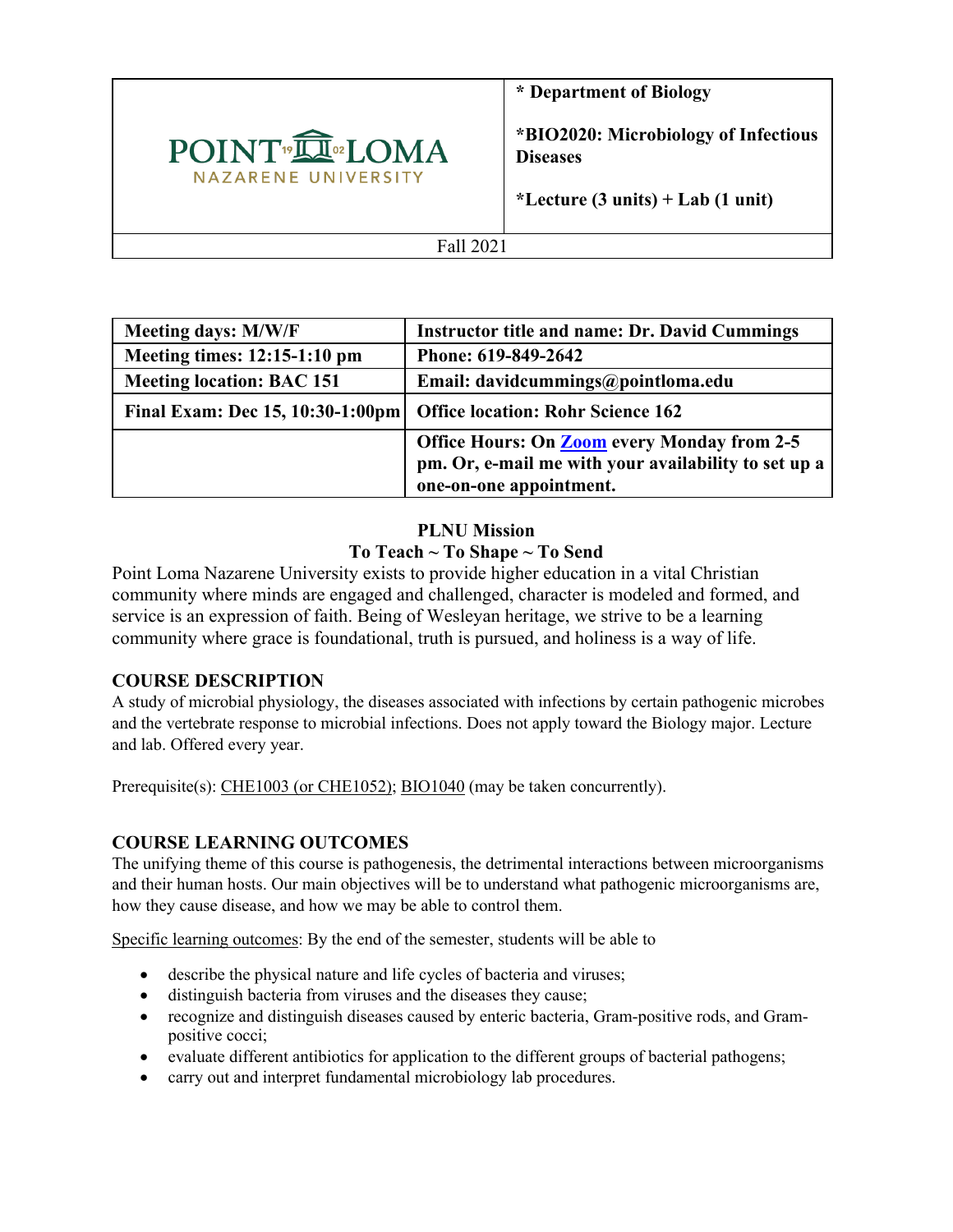## **REQUIRED RESOURCES**

- *1. Microbiology With Diseases by Taxonomy,* 6th Edition. Robert W. Bauman, Pearson, 2019. https://www.pearson.com/store/p/microbiology-with-diseases-bytaxonomy/P100001156922/9780135800010# (E-Book)
- *2. Follow Your Gut.* Rob Knight, Simon & Schuster, 2015. ISBN 978-1476784748
- *3. The Sanford Guide to Antimicrobial Therapy* **app:** https://www.sanfordguide.com/products/digital-subscriptions/sanford-guide-toantimicrobial-therapy-mobile/ Discount instructions sent by email.
- *4. Safety glasses for lab.* Note: these are not required if you wear reading glasses in lab.

# **COURSE CREDIT HOUR INFORMATION**

In the interest of providing sufficient time to accomplish the stated Course Learning Outcomes, this class meets the PLNU credit hour policy for a 4-unit class delivered over 15 weeks. It is anticipated that students will spend a minimum of 37.5 participation hours per credit hour on their coursework. For this course, students will spend an estimated 150 total hours meeting the course learning outcomes. The time estimations are provided in the Canvas modules.

## **ASSESSMENT AND GRADING**

#### **Assessment and grading:**

A total of 850 points are possible in the class: 700 points in lecture and another 150 points in lab.

*Exams* **(500 points)** –There will be four multiple-choice exams, including the final, in this course, each worth 125 points. Exam questions will be focused on material from lecture (as opposed to lab). Exams 2 and 3 will be semi-cumulative, with approximately 20% of the points coming from questions associated with the previous chapters (*i.e.*, those on which you have already been tested). The final exam will be approximately 25% on new content (enterobacteria and coronavirus) and 75% on the cumulative material covering the entire semester. If you have a legitimate conflict with an exam date/time, you must inform the instructor prior to the week of the exam to arrange for a makeup exam. Students are responsible for all lecture material AND everything on the reading guides, whether or not it is covered in class.

*Homework* **(100 points)** – Weekly homework will be assigned (approximately10 points each). Due dates can be found in the course schedule posted on CANVAS (Calendar). These assignments are usually due on Fridays prior to class time.

*Chemistry review quiz* **(10 points)** – Chemistry is an important pre-requisite to BIO2020. To ensure that you remember basic chemistry terminology and principles, you will be given a quiz early in the semester. The instructor will inform you in advance of the topics you can expect on the quiz.

*Case studies* **(30 points)** – Learning infectious disease principles in context can be a powerful way to ensure retention of the material. At three strategic points in the semester, students will be assigned a case study describing a real infection. Pre-class worksheets will be assigned and should be typed up and turned in on the due date prior to lecture (4 pts each). All of class time on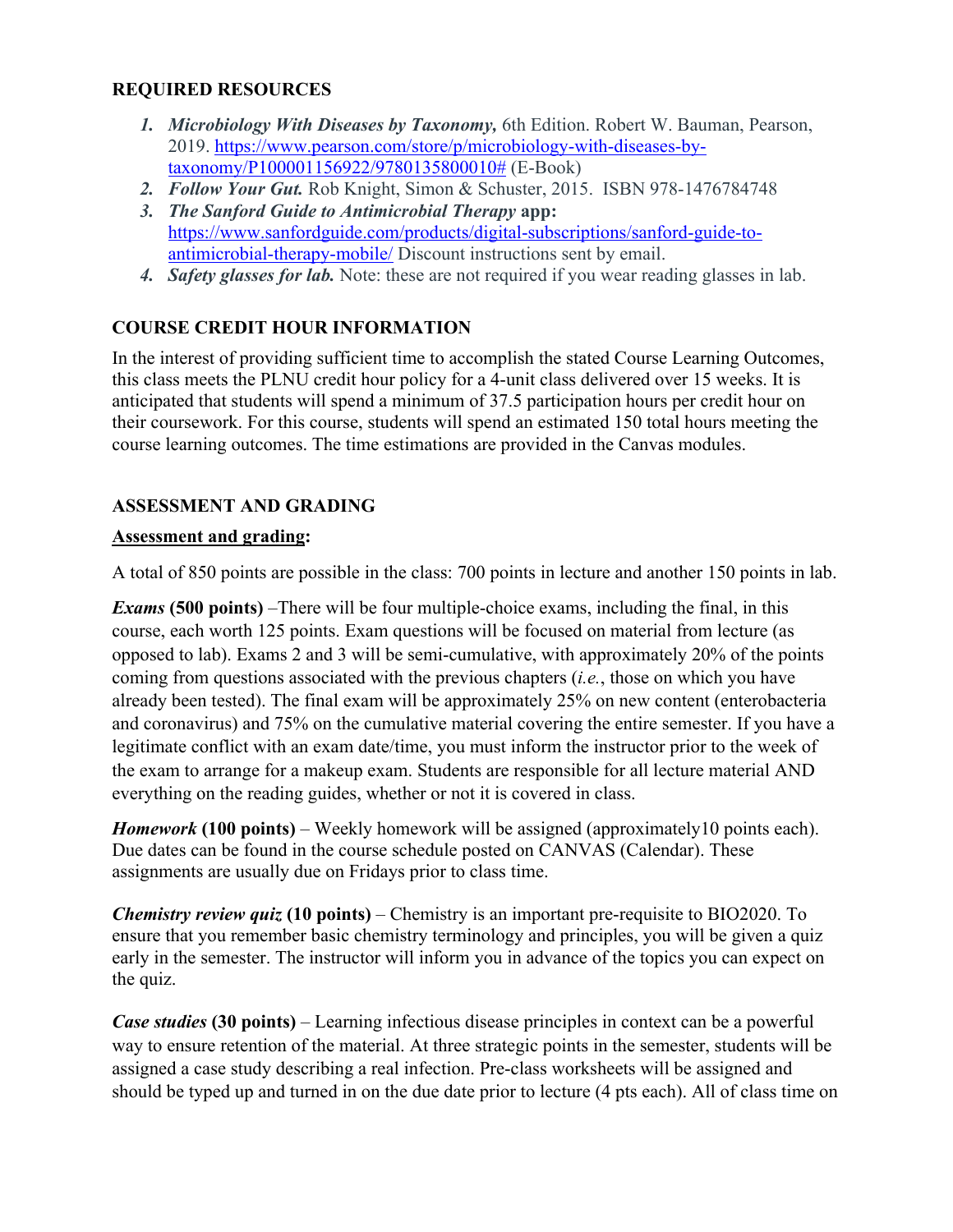the due date will be dedicated to an in-class worksheet (6 pts each), and two or three questions from the case studies will be found on the exams.

*Participation/Attendance/Group Learning* **(60 points)** – BIO2020 will meet every Monday, Wednesday, and Friday. Attendance will periodically be taken at these synchronous lectures. In addition, there will be group learning opportunities most weeks. Your participation in these discussion boards, group assignments, etc. will contribute towards your participation grade.

*Laboratory activities* **(150 points)** – The BIO2020 lab is designed to expose the student to some of the essential tools of the microbiologist in a safe, controlled environment. More details can be found in the separate lab syllabus.

| 500 points          |  |
|---------------------|--|
| 100 points          |  |
| 10 points           |  |
| 30 points           |  |
| 60 points           |  |
| 150 points          |  |
| 850 possible points |  |
|                     |  |

| $A$ 92-100    | $B+88-89$      | $C+78-79$            | $D+68-69$     | F 59 or lower |  |
|---------------|----------------|----------------------|---------------|---------------|--|
| $A - 90 - 91$ | <b>B</b> 82-87 | $\overline{C}$ 72-77 | $D_{62-67}$   |               |  |
|               | $B - 80 - 81$  | $C - 70 - 71$        | $D - 60 - 61$ |               |  |

## **Grade Scale Based on Percentages**

\*NOTE: Final percentages will be rounded to the nearest whole number and the letter grade assigned will be non-negotiable.

# **STATE AUTHORIZATION**

State authorization is a formal determination by a state that Point Loma Nazarene University is approved to conduct activities regulated by that state. In certain states outside California, Point Loma Nazarene University is not authorized to enroll online (distance education) students. If a student moves to another state after admission to the program and/or enrollment in an online course, continuation within the program and/or course will depend on whether Point Loma Nazarene University is authorized to offer distance education courses in that state. It is the student's responsibility to notify the institution of any change in his or her physical location. Refer to the map on State Authorization to view which states allow online (distance education) outside of California.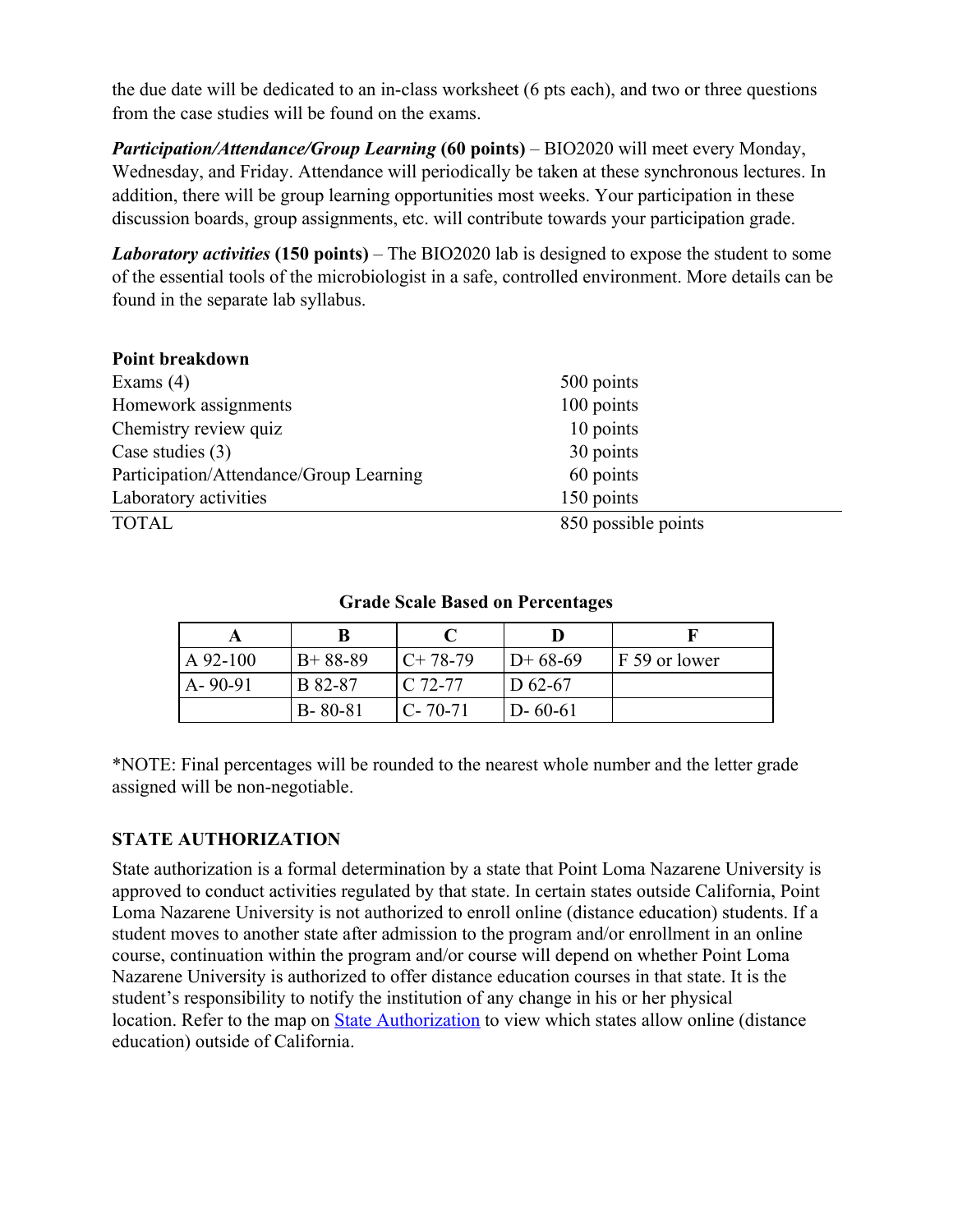## **INCOMPLETES AND LATE ASSIGNMENTS**

All assignments are to be submitted/turned in by the beginning of the class session when they are due—including assignments posted in Canvas. Late work will only be accepted in extremely unusual circumstances.

# **PLNU COPYRIGHT POLICY**

Point Loma Nazarene University, as a non-profit educational institution, is entitled by law to use materials protected by the US Copyright Act for classroom education. Any use of those materials outside the class may violate the law.

## **PLNU ACADEMIC HONESTY POLICY**

Students should demonstrate academic honesty by doing original work and by giving appropriate credit to the ideas of others. Academic dishonesty is the act of presenting information, ideas, and/or concepts as one's own when in reality they are the results of another person's creativity and effort. A faculty member who believes a situation involving academic dishonesty has been detected may assign a failing grade for that assignment or examination, or, depending on the seriousness of the offense, for the course. Faculty should follow and students may appeal using the procedure in the university Catalog. See Academic Policies for definitions of kinds of academic dishonesty and for further policy information.

## **PLNU ACADEMIC ACCOMMODATIONS POLICY**

While all students are expected to meet the minimum standards for completion of this course as established by the instructor, students with disabilities may require academic adjustments, modifications or auxiliary aids/services. At Point Loma Nazarene University (PLNU), these students are requested to register with the Disability Resource Center (DRC), located in the Bond Academic Center (*DRC@pointloma.edu* or 619-849-2486). The DRC's policies and procedures for assisting such students in the development of an appropriate academic adjustment plan (AP) allows PLNU to comply with Section 504 of the Rehabilitation Act and the Americans with Disabilities Act. Section 504 prohibits discrimination against students with special needs and guarantees all qualified students equal access to and benefits of PLNU programs and activities. After the student files the required documentation, the DRC, in conjunction with the student, will develop an AP to meet that student's specific learning needs. The DRC will thereafter email the student's AP to all faculty who teach courses in which the student is enrolled each semester. The AP must be implemented in all such courses.

If students do not wish to avail themselves of some or all of the elements of their AP in a particular course, it is the responsibility of those students to notify their professor in that course. PLNU highly recommends that DRC students speak with their professors during the first two weeks of each semester about the applicability of their AP in that particular course and/or if they do not desire to take advantage of some or all of the elements of their AP in that course.

#### **PLNU ATTENDANCE AND PARTICIPATION POLICY**

Regular and punctual attendance at all **synchronous** class sessions is considered essential to optimum academic achievement. If the student is absent for more than 10 percent of class sessions (virtual or face-to-face), the faculty member will issue a written warning of de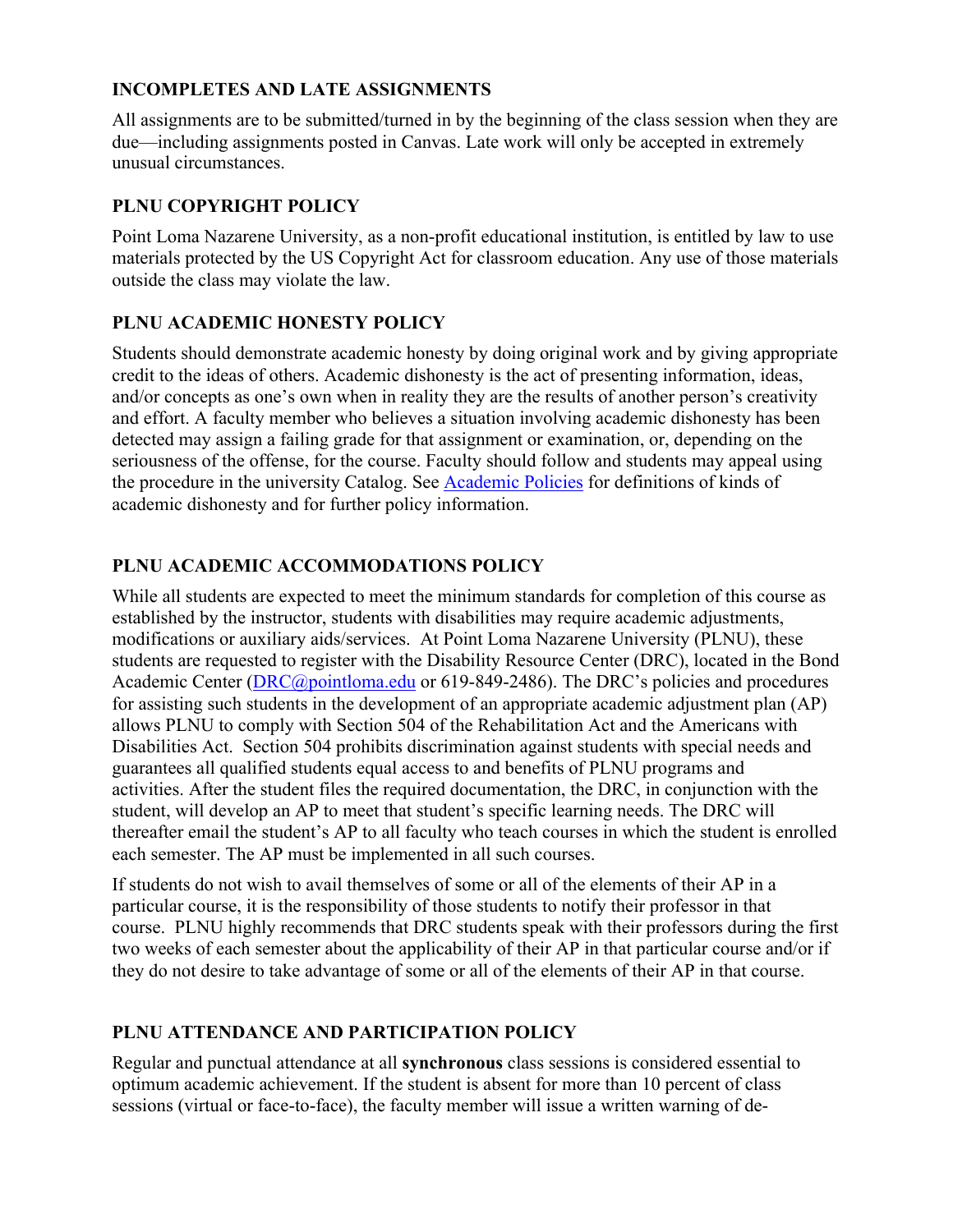enrollment. If the absences exceed 20 percent, the student may be de-enrolled without notice until the university drop date or, after that date, receive the appropriate grade for their work and participation. In some courses, a portion of the credit hour content will be delivered **asynchronously** and attendance will be determined by submitting the assignments by the posted due dates. See Academic Policies in the Undergraduate Academic Catalog. If absences exceed these limits but are due to university excused health issues, an exception will be granted.

#### **Asynchronous Attendance/Participation Definition**

A day of attendance in asynchronous content is determined as contributing a substantive note, assignment, discussion, or submission by the posted due date. Failure to meet these standards will result in an absence for that day. Instructors will determine how many asynchronous attendance days are required each week.

#### **SPIRITUAL CARE**

Please be aware PLNU strives to be a place where you grow as whole persons. To this end, we provide resources for our students to encounter God and grow in their Christian faith. If students have questions, a desire to meet with the chaplain or have prayer requests you can contact the Office of Spiritual Development.

#### **USE OF TECHNOLOGY**

In order to be successful in the online environment, you'll need to meet the minimum technology and system requirements; please refer to the *Technology and System Requirements* information. Additionally, students are required to have headphone speakers compatible with their computer available to use. If a student is in need of technological resources, please contact student-techrequest@pointloma.edu.

Problems with technology do not relieve you of the responsibility of participating, turning in your assignments, or completing your class work.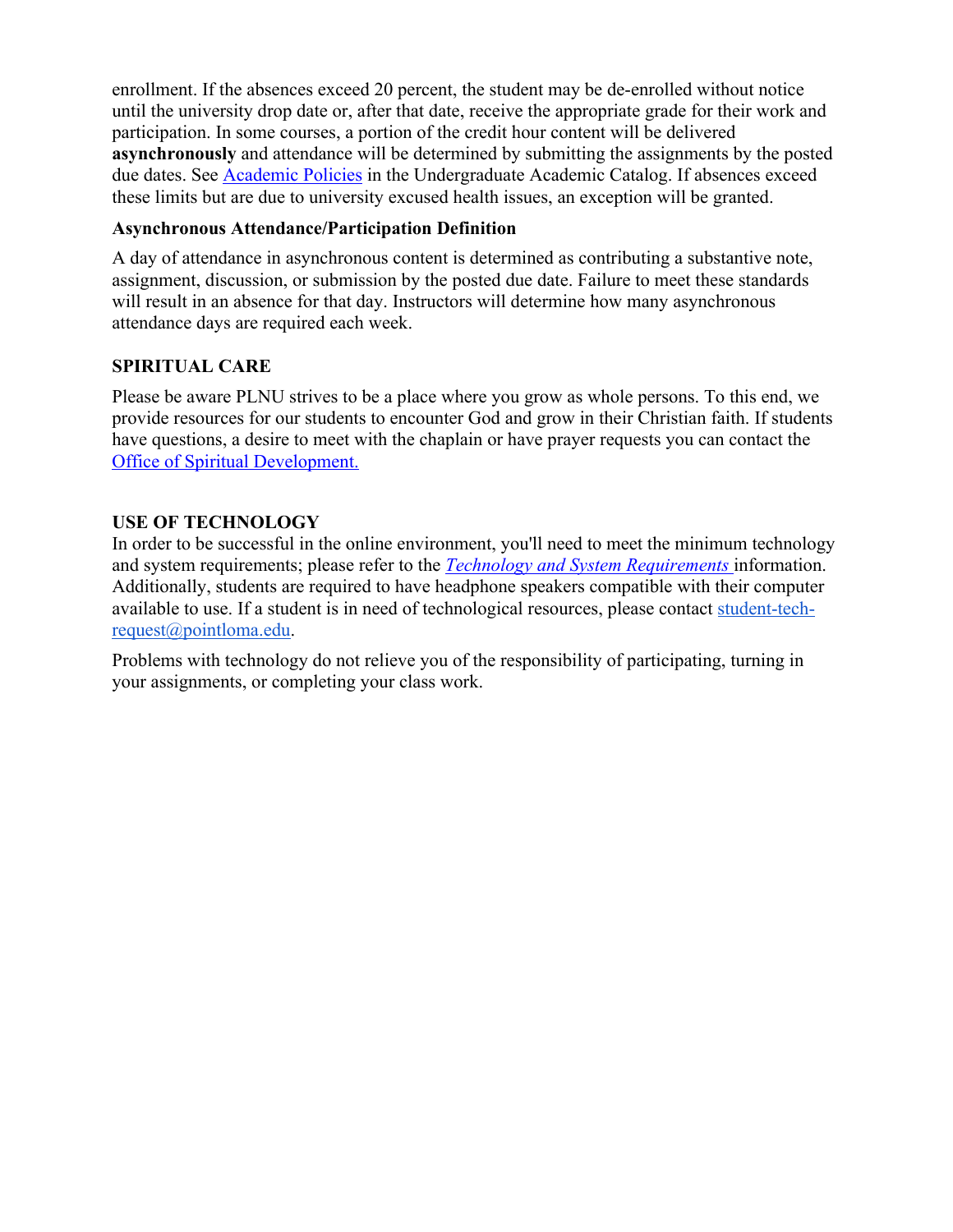#### **CLASS SCHEDULE**

WK 1 | August 31 – September 3 | The Chemistry of Microbiology (CH.2) and Cell Structures and Function (CH.3)

- Basic chemistry review
- Eukaryotic cells
- Homework 1 (due Friday before class)

WK 2 | September 6-10 | Cell Structures and Function (CH.3) and Pathogenic Gram-Positive Bacteria (CH.19)

- Prokaryotic cells
- Some Gram-positive pathogens
- Homework 2 (due Friday before class)

WK 3 | September 13-17 | Microbial Metabolism (CH.5) and Case Study 1

- Enzymes and energy
- Carbohydrate catabolism overview
- Homework 3 (due Friday before class)
- UTI Case study (definitions due Friday before class)

WK 4 | September 20-24 | Microbial Metabolism (CH.5) and Exam 1

- Cellular respiration
- Fermentation
- Exam 1 (September 24)
- WK 5 | September 27 October 1 | Microbial Nutrition and Growth (CH.6)
	- Nutrition and growth
	- Homework 4 (due Friday before class)
- WK 6 | October 4-8 | Microbial Genetics (CH.7)
	- Overview of replication, transcription, and translation
	- Horizontal gene transfer
	- Homework 5 (due Friday before class)
- WK 7 | October 11-15 | Antimicrobial Drugs (CH.10) and Case Study 2
	- Antibiotics
	- Antibiotic resistance
	- Homework 6 (due Friday before class)
	- RTI Case study (definitions due Friday before class)
- WK 8 | October 18-22 | Viruses (CH.13)
	- Bacteriophage
	- Human viruses
	- Homework 7 (due Wednesday by the end of class)
	- No class Fall break (October 22)
- WK 9 | October 25-29 | Pathogenic RNA Viruses (CH.25) and Exam 2
	- Influenza viruses
	- Exam 2 (Friday October 29)